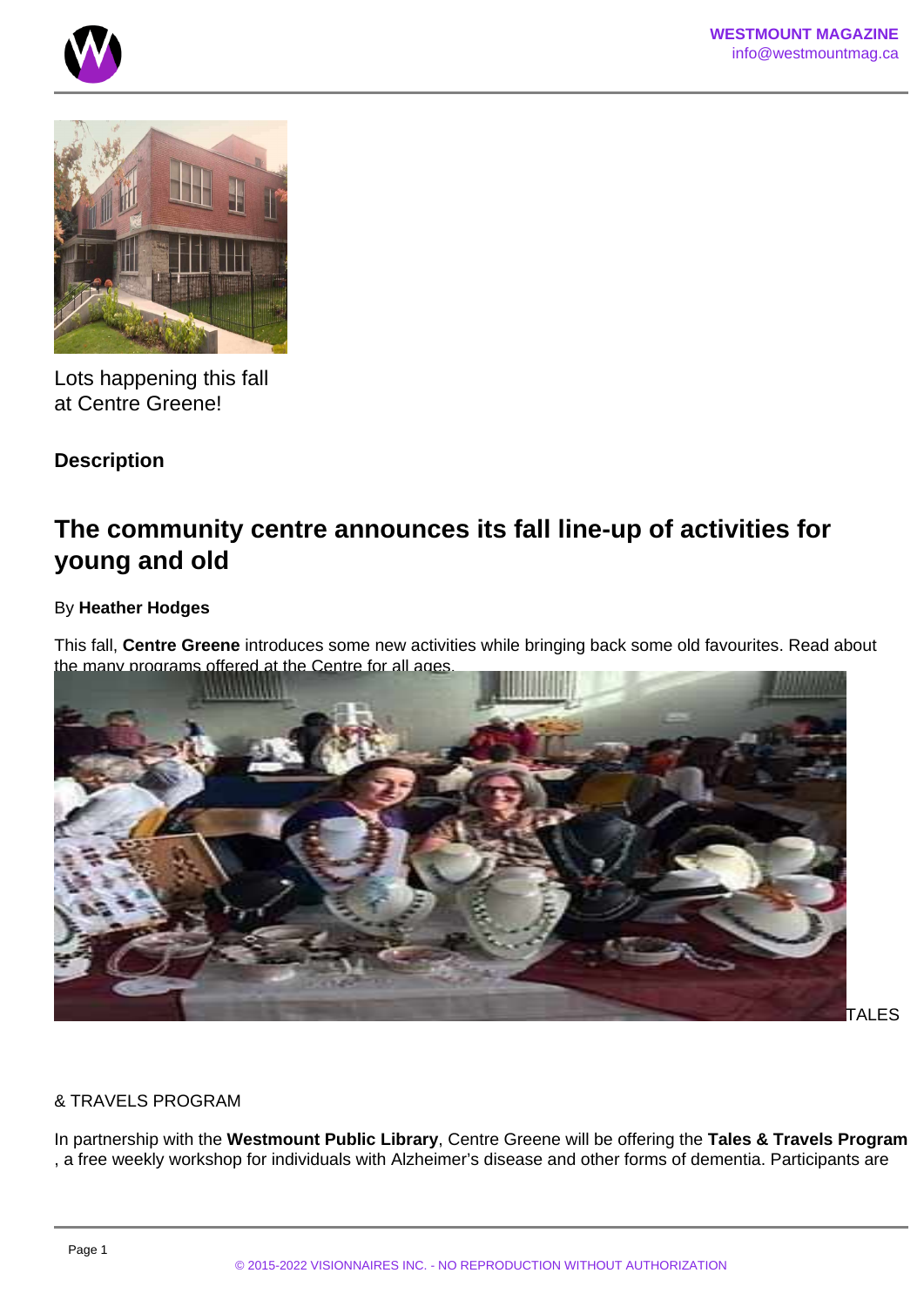

invited to discover different countries by way of books and objects, storytelling, listening to music, and similar activities. Caregivers are encouraged to attend. The program will be offered on **Tuesdays** from 10:30 am to 12:30 pm. Registration is required due to limited space. The first set of dates for Tales & Travels are **October 22, October 29 and November 5**.

#### SELF-DIRECTED WRITERS' GROUP

There is also a new group for writers! Centre Greene will be offering a **Self-Directed Writers' Group** twice monthly on **Wednesdays** from 1:30 pm to 3:30 pm. This free activity is for writers or those who aspire to write. All levels, ages and interests are welcome.

#### TEEN VOLUNTEER PROGRAM

Teens looking to volunteer can get busy helping their community with the new **Teen Volunteer Program**. They can join in assisting Centre Greene's various programs and special events. This program offers them a fun and flexible way to complete their school community service hours, or simply get involved in their community. A free activity open to all teens aged 12 and over.



# **Some old favourites**

TGIF

Parents in need of a Friday night off can send their little ones aged 6 to 11 years to some extremely fun themed party evenings at Centre Greene' **TGIF**. Happening **every other Friday** from 6 pm to 8:30 pm, children can come get all of their energy out. They will be served supper and will then play a variety of games based on the nightly theme, including gym time. Pre-registration is required and fills up very fast! The cost is \$15/child.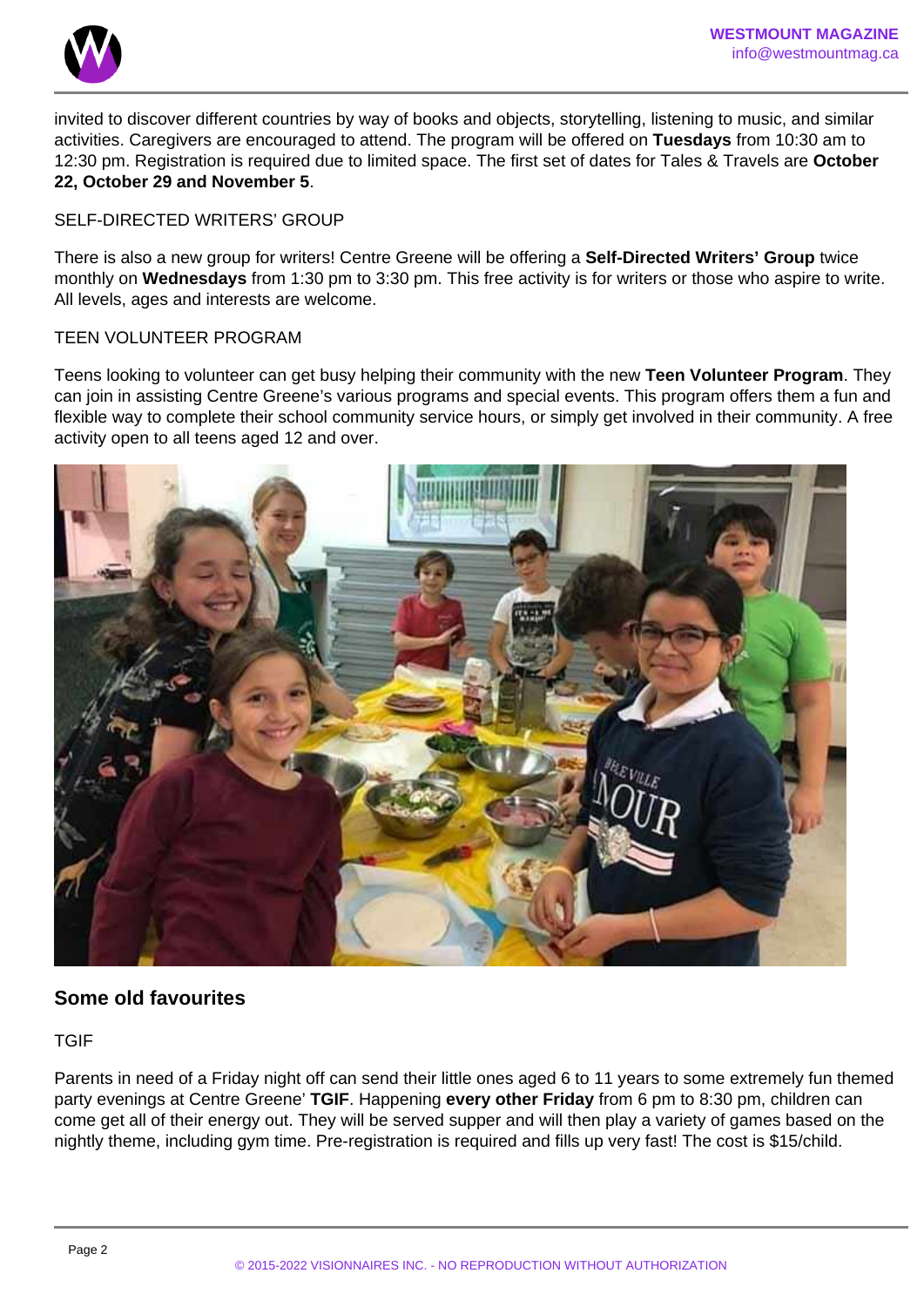

#### KIDS' KITCHEN PROGRAM

The **Kids' Kitchen Program** for children aged 8 to 12 years is a great way to get kids engaged with food. The program is a series of workshops in which kids learn basic culinary skills and are involved in the whole process of cooking a meal together. They learn about fresh ingredients, wash, chop, and prepare them together. Starting with a basic recipe template that everyone can adjust to their specific tastes, they learn about different alternatives to commonly used ingredients. A lot of learning, a lot of tasting and a lot of fun!

# **Lots going on for the littlest ones too!**



#### TUMBLING TOTS

On **Tuesday and Thursday morning**s, toddlers below 5 years and their parents can join in for the **Tumbling Tots** playgroup from 9:30 am to 11 am. The cost is \$3.50 per child or \$5 for siblings. It is a drop-in group with lots of age-appropriate toys set up for little ones to explore. There will be coffee for parents and cookies for the little ones.

#### CREATIVE CORNER

On **Wednesdays** from 10 am to 11 am there is the **Creative Corner**, an art activity for toddlers 2 years up and their parents who are welcome to come get creative exploring different types of art and sensory play. It is an excellent way to promote non-verbal bonding between parent and child. Pre-registration is required as spaces are limited. The cost is \$3.50 per child or \$5 for siblings.

#### SUNDAY MORNING READING CIRCLE

Offered in partnership with Frontier College, the **Sunday Morning Reading Circle** resumes at Centre Greene on **Sundays, October 20 until December 15**. Join in from 10 am to 11:30 am for story time, fun literacy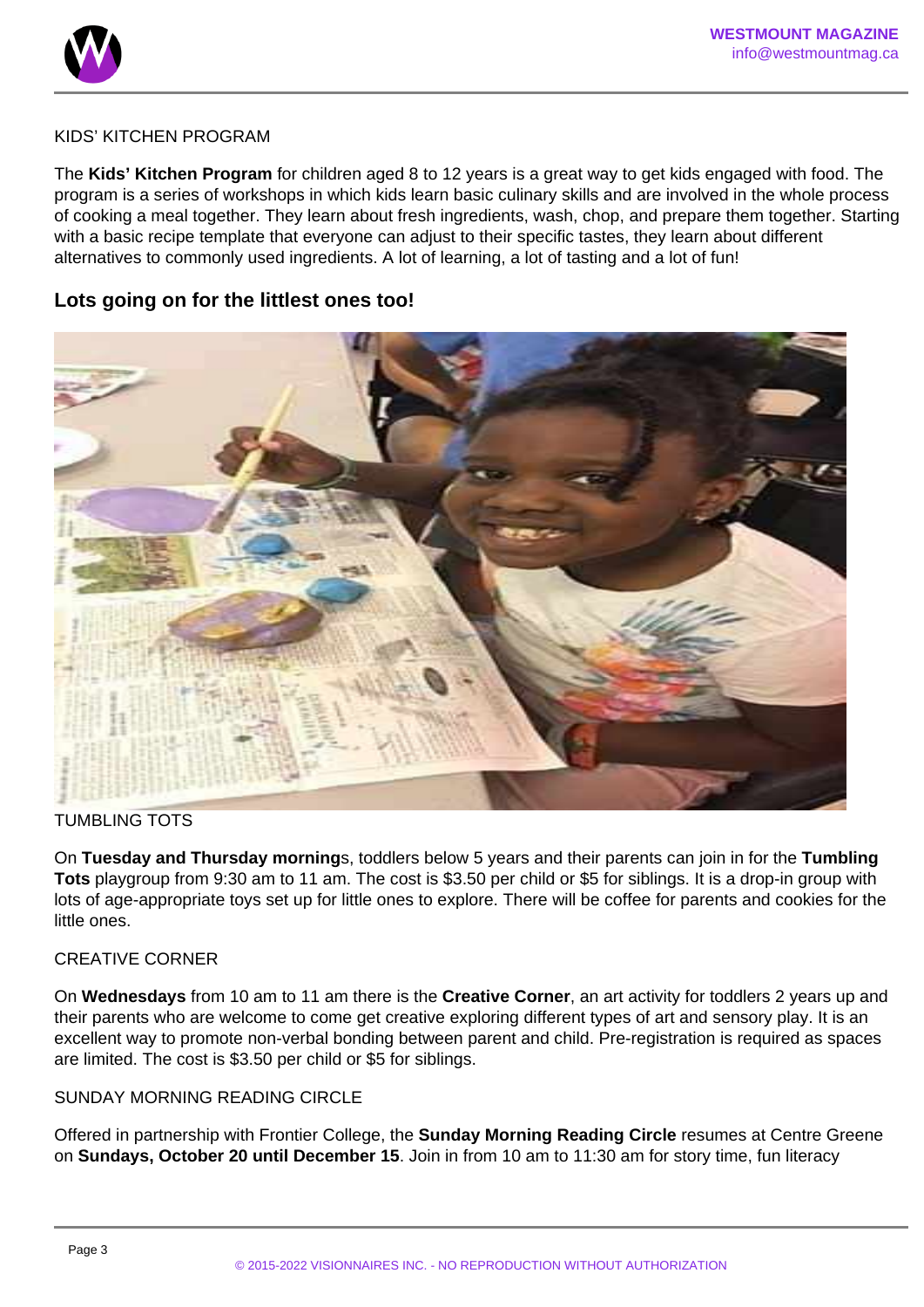activities, games, and arts and crafts. This activity is ideally suited to children aged 2 to 7 years old but all are welcome.

## Special events

#### HALL OWFFN

Celebrate Halloween with Centre Greene on Friday, October 25 . The Centre will be throwing an exceptionally fun Halloween bash. The Halloween Costume Party Community Supper will be from 5 am to 7 pm. A delicious meal of macaroni & cheese with salad, a drink and dessert will be served while supplies last. Activities will include open gym time between 5 pm and 6 pm, face painting, various creepy crawly Halloween themed children's activities and a haunted house. Everyone is encouraged to come in a Halloween costume. Tickets are \$5 per person or \$3 for children under 3 years old. Buy tickets ahead of time at the office to guarantee a spot.

#### TREATS & TREASURES CRAFT SALE AND BAZAAR

Centre Greene is hosting its annual Treats & Treasures Craft Sale and Bazaar on Saturday, November 16 from 10 am to 4 pm. The Bazaar will include over 30 artisans displaying their handiwork, as well as baked goods, a raffle and the Empty Bowls Project . A light lunch will be served. Admission is free and all proceeds will go to supporting the Centre's community programs.

Greene Avenue Community Centre 1090 Greene, Westmount

For more information visit [centregreene.org](http://www.centregreene.org) 514 931-6202